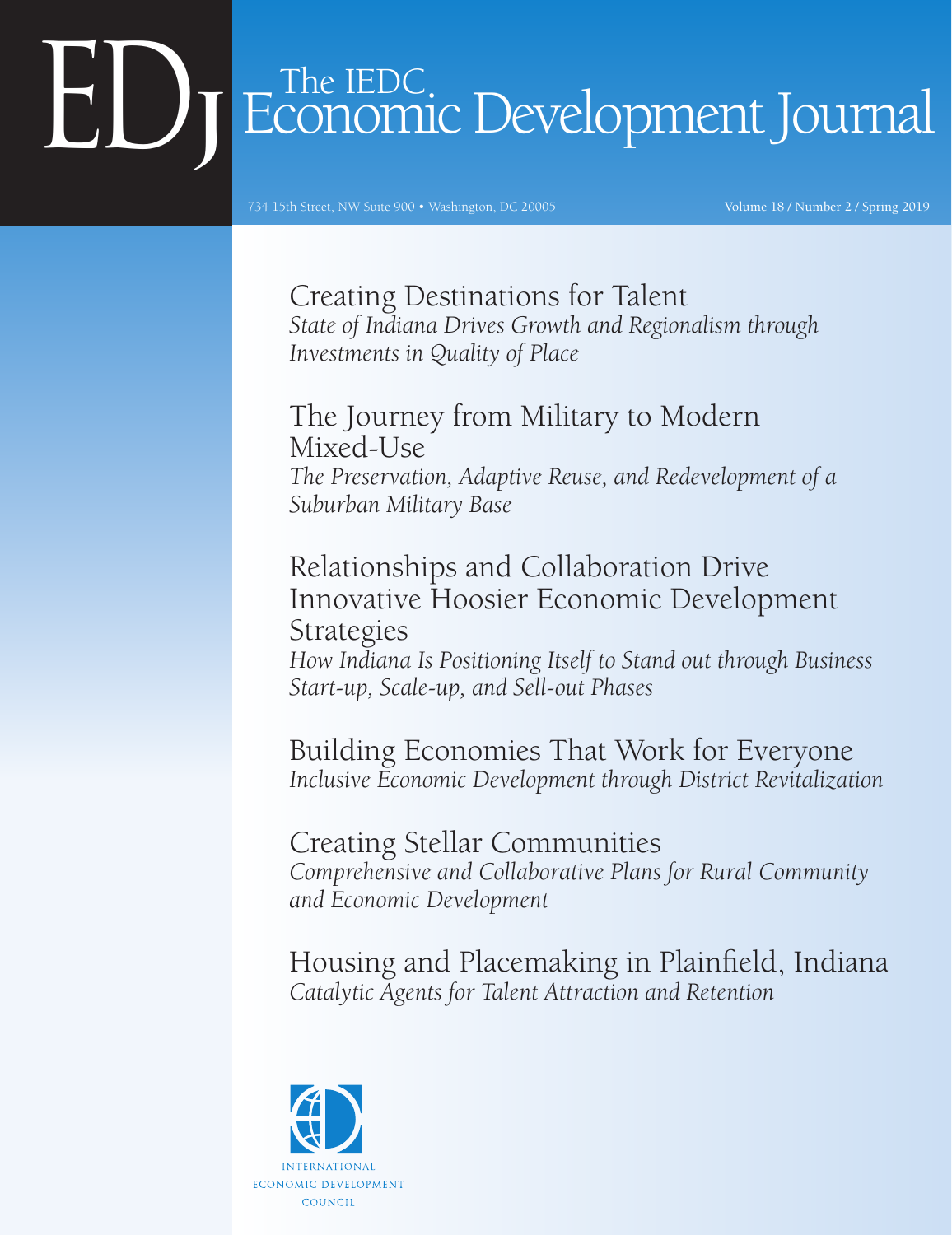## relationships and collaboration

**DRIVE INNOVATIVE HOOSIER ECONOMIC DEVELOPMENT STRATEGIES**

*By Jessica B. Love*

hile economic indicators have risen across the nation in recent years, many local economies By Jessica B. Love<br>
hile economic indicators have<br>
risen across the nation in recent<br>
years, many local economies<br>
are seeing an increasing disparity between the haves and have nots.

Small businesses drive job growth in the United States. However, that capital and other resources do not always readily make it to those individuals and areas that need it most. In response, public officials, private businesses, and community development practitioners

in Indiana have been actively inspiring innovation in small business development in multiple ways, which helps in tackling wealth gap concerns and stagnation of capital into certain places.

One of those means has been through the creation of a network of coworking spaces with reciprocal benefits. Another is through the expansion of community development financial institutions (CDFIs) in the state, as well as a CDFI-friendly approach that does not require the capacity and overhead needed to spawn new CDFIs in every place. The newest effort has been through the establishment of a statewide deal matching portal and consortium of investors, service professionals, and training

and resource partners working collaboratively to build out a robust response to the Opportunity Zone capital gains tax incentive. None of the individual solutions – coworking, CDFIs, and equity investment funds – are new or unique. What is unique is the collaborative way that Hoosiers are mobilizing around these prospects and their potential to impact the people and places often left out of the economic mainstream.

#### **NATIONAL LANDSCAPE**

Year after year, the United States' economy has continued to show signs of growth, following the 2008 recession. According to a December 2018 report from the Ball State University Center for Business and Economic Research, "The United States economy is in its ninth year of expansion, with labor markets performing strongly. The unemployment rate is now beneath all common estimates of full employment, and wages have growth over the year of nearly 1.0 percent above the traditional consumer measures of inflation."1

executive director of Prosperity Indiana, a cross-sector association for community economic development professionals and partners working to strengthen communities across the Hoosier state. (jlove@prosperityindiana.org)

Jessica B. Love is

Small businesses drive job growth in the United States. However, that capital and other resources do not always readily make it to those individuals and areas that need it most. In response, public officials, private businesses, and community development practitioners in Indiana

have been actively inspiring innovation in small business development in multiple ways, which helps in tackling wealth gap concerns and stagnation of capital into certain places.

Small business development and expansion plays a significant role in economic growth in the U.S. The United States' 2018 Small Business Profile, developed by the Small Business Administration, shows that small businesses added 1.9 million net new jobs during the latest year studied. With that, 30.2 million small businesses in the United States employ 47.5 percent of the states' private workforce. Industries ranking highest for small business employment in the United States are: (1) health care and social assistance, (2) accommodation and food services, and (3) retail trade, according to a summary of the profile.<sup>2</sup> Nationwide, 26 percent of small businesses in the U.S. are minority-owned.

"Small businesses are the United States' economic engine," said Acting Chief Counsel Major L. Clark, III. "They are the key to the states' ability to grow economic output, entrepreneurship, and private sector employment."3

However, these economic indicators are not necessarily improving the financial condition for all citizens.

#### **HOW INDIANA IS POSITIONING ITSELF TO STAND OUT THROUGH BUSINESS START-UP, SCALE-UP, AND SELL-OUT PHASES**

*This article highlights ways cross-sector partnerships in Indiana are designed to leverage greater impact through Community Development Financial Institution, Opportunity Zone, and Co-Working strategies. Working in silos and focusing on competition can actually limit individual, organizational, and community level wins.*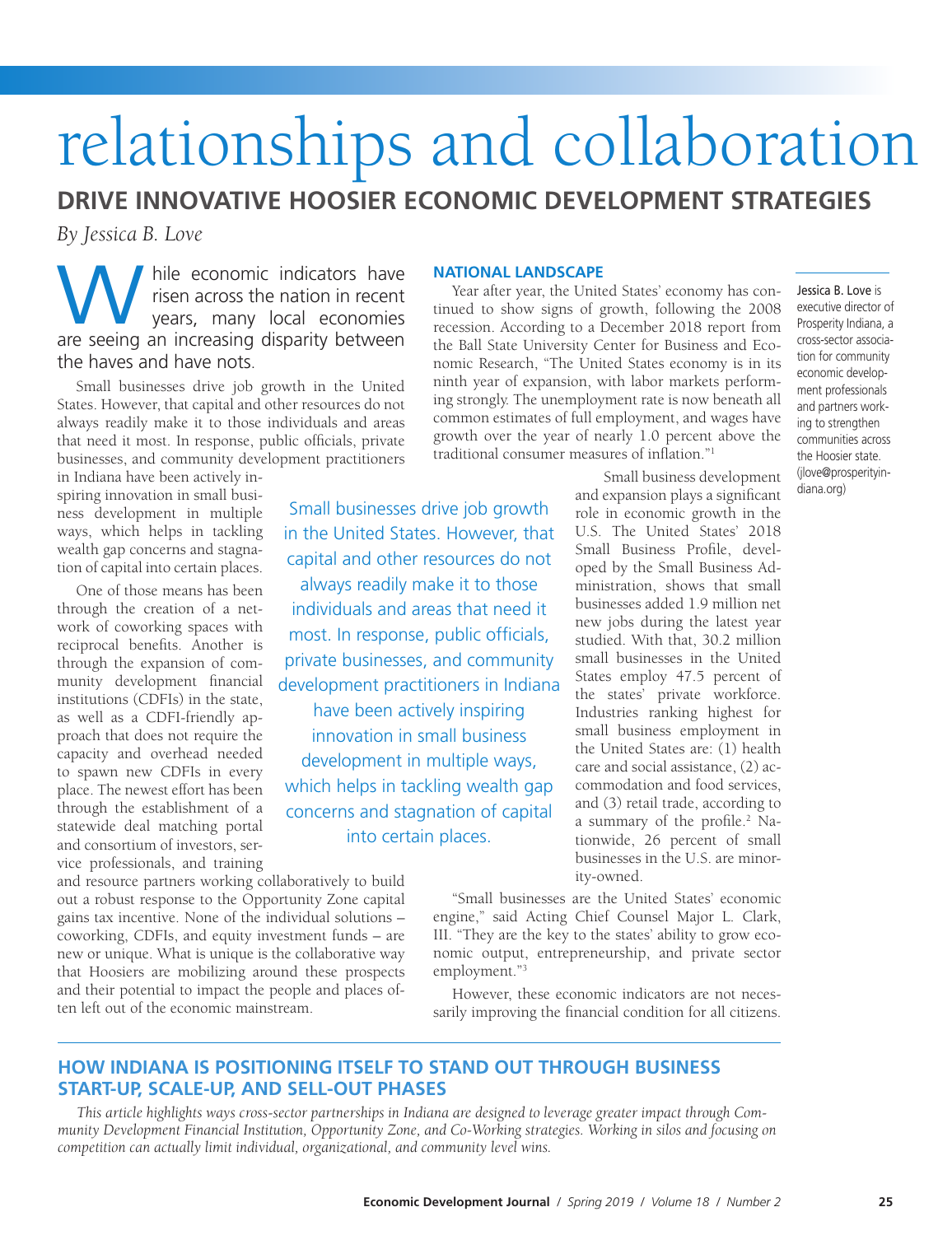Recognizing the impact that the decline in manufacturing jobs in the Rust Belt is having on employment trends in the Indianapolis area, the Indy Chamber has been exploring the two-sided economy characterized by significant success in the technology sector and advanced manufacturing but with significantly reduced quality of life for the city's poorest residents.

According to the 2019 Prosperity Now Scorecard report, "household and community outcomes tell a story of stagnant earnings, rising debt and dwindling financial security for any household not buttressed by intergenerational wealth."

A 2018 report from The Brookings Institution called "Renewing America's Economic Promise through Older Industrial Cities" put it this way: "Emerging from the wreckage of the Great Recession, America's economy and society exhibit growing fault lines, especially by place. The concentration of wealth, investment, and dynamism in a shrinking number of our communities threatens the long-run stability of the U.S. economy, erodes confidence in our democracy, and further imperils access to the American dream."4

Prosperity Now also noted, "Closing the wealth and opportunity gaps in the United States will require investing in every person, family and community residing within its borders."5

#### **STATE OF THE STATE**

Similar to the nation's percentage of employees who are small business employees, 45 percent of all Indiana workers are small business employees. In Indiana, only 12 percent of small businesses are minority-owned.

Economic growth in Indiana in 2018 surpassed forecasts made by Ball State for the year, reaching 3.6 percent for Q1-Q2, above the 1.2 percent forecast, on par or above most of the state's Midwestern peers. Still, all numbers show modest growth for the year. Likely a major contributor to this slow growth in Indiana is increased productivity in manufacturing, which has correlated with manufacturing employment losses for three decades.

Recognizing the impact that the decline in manufacturing jobs in the Rust Belt is having on employment trends in the Indianapolis area, the Indy Chamber has been exploring the two-sided economy characterized by significant success in the technology sector and advanced manufacturing but with significantly reduced quality of life for the city's poorest residents. Indianapolis' participation in a Brookings Institute study evaluating the city and a need for inclusive economic development strategies was preceded by the 2017 Public Good Index report by Sagamore Institute. It found that the number of Indianapolis residents living in poverty rose from 11.8 percent in 2000 to 21.3 percent in 2015 – an increase of more than 85,000 people – when the city's population grew by just under 90,000 during that same 15-year period.<sup>6</sup>

While concentrations of poverty in the urban setting of Indianapolis may not translate exactly across all communities in the state, some of the same issues with access to family sustaining jobs and wages as a result of de-industrialization of the state present similar economic development obstacles.

#### **SOLUTION**

Regardless of political affiliation, a single, multi-faceted solution to improving local economies is generally accepted: the availability of higher paying jobs to people provided with opportunities for advancement. The complex component of that solution is the opportunity aspect. Opportunity implies educational attainment, skills and experience, ease and reliability of transportation, availability of childcare, physical health, reasonable proximity, personal connections and access to resources to obtain the housing, education, transportation, services, relationships, and investment needed to be successful.

That is where three Indiana-specific initiatives come into play to enable entrepreneurship and business development as a means to cultivate innovation and scale the economic ladder for those in start-up, scaleup or sell-out (ready for equity) mode. What ties these unique approaches together is the focus on relationship and cooperation first over competition.

#### **START-UP**

Co-working is an office space and business solution that involves a shared workplace and amenities for individuals, often entrepreneurs, who are typically not employed by the same organization but are looking for a professional community to work alongside. Co-working has seen a significant uptick in Indiana in a relatively short period of time. The first co-working space opened in 2012. The state now boasts approximately 80 co-working sites.<sup>7</sup> This figure does not include spaces deemed as incubators, makerspaces, entrepreneurship and innovation centers and flex spaces that are also

Regardless of political affiliation, a single, multi-faceted solution to improving local economies is generally accepted: the availability of higher paying jobs to people provided with opportunities for advancement. The complex component of that solution is the opportunity aspect.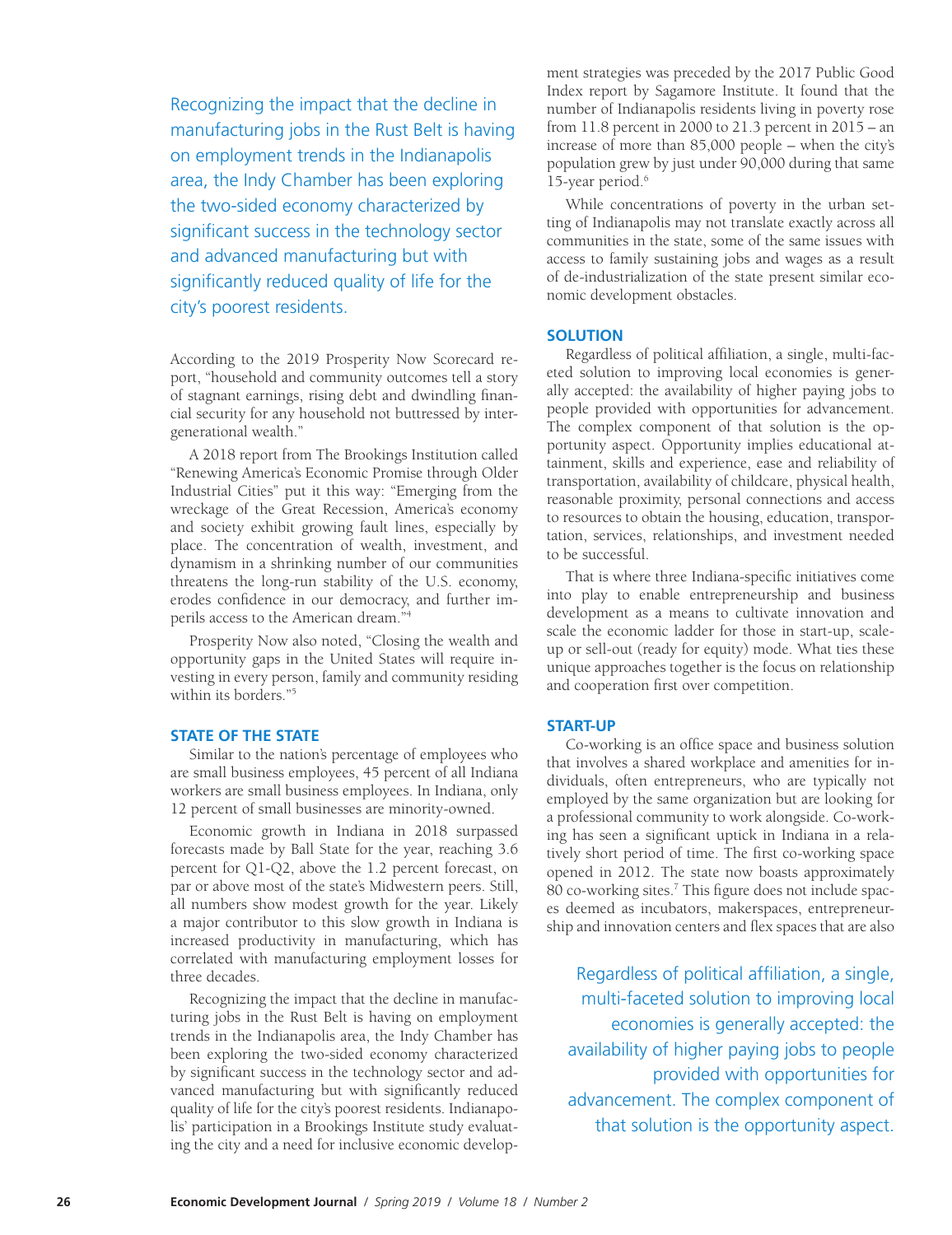In 2014, Indiana became one of the first states with a formal, co-working network in place. The network of co-working spaces is called the Indiana CoWorking Passport, or ICP.

located around the state. As the Indy Chamber put it, "Fostering home-grown entrepreneurs and attracting new talent, co-working spaces are helping pave the way for Indiana's future economic success."8

Compared to major cities like San Francisco and New York, Indianapolis – and by extension, Indiana – was considered a latecomer to the co-working world. However, thanks to a goal of two co-working space leaders from Indianapolis and Lafayette, IN, with a goal of "creating an ecosystem of entrepreneurialism," the state has since become a leader in the industry. In 2014, Indiana became one of the first states with a formal, coworking network in place. The network of co-working spaces is called the Indiana CoWorking Passport, or ICP.

The Passport is different from the large co-working companies around the world that offer access at their multiple sites. It instead offers one day per month of free usage of any co-working site across the state that participates in the reciprocal rights arrangement through the ICP, provided without having to secure additional co-working memberships. Started by John Wechsler of Launch Fishers and Jason Tennenhouse of MatchBOX in Lafayette, IN, the ICP is member managed and free to co-working sites that join.<sup>9</sup>

The ICP launched with 17 participating sites, including traditional co-working venues and innovation centers like Purdue's Research Parks and Indianapolisbased DeveloperTown. The network now includes approximately 50 members across the state, representing locations in more than 30 communities in Indiana, with multiple members in hubs like Indianapolis, West Lafayette, Hammond, Bloomington, Kokomo, Martinsville, and Muncie.10

According to Wechsler, based on the last informal survey performed at the annual ICP Summit, more than 3,000 Hoosiers are coworking at these sites. Just at Launch Fishers, Wechsler estimates that coworking has translated into close to \$50 million of total venture capital investment since opening in 2012. He said, before that, Fishers had seen little to no venture-backed tech or innovation companies.<sup>11</sup>

While focused on his newest endeavor in Fishers around the Internet of Things, or IoT, "the concept of basically connecting any device with an on and off switch to the Internet (and/or to each other)," through the IoT Lab, Wechsler still makes time for advancing entrepreneurship statewide beyond the ICP.12

"It's always been a mission for us that we share what we learned in Fishers with those who could benefit



from it within the state of Indiana. We have hosted 60+ mayors at Launch Fishers for this kind of sharing," Wechsler said. "We believe the rising tide lifts all ships and are willing to share any lesson learned with other Hoosiers."

When asked why building out the larger entrepreneurial ecosystem was important, Wechsler referenced "A Tale of Two Entrepreneurs" by Bill Aulet and said, "Indiana has a rich history of entrepreneurship and innovation. Creating environments that are hospitable for entrepreneurship and innovation is one significant way communities can differentiate themselves and make themselves more attractive to their best and brightest young entrepreneurs. As these communities fight the brain drain, it is the innovation economy that will create the jobs, income, and wealth that will separate the winners from the losers."

The CoWorking Spaces graphic depicts the inputs from the various co-workers across the entrepreneurial landscape and the outputs those innovators, enter-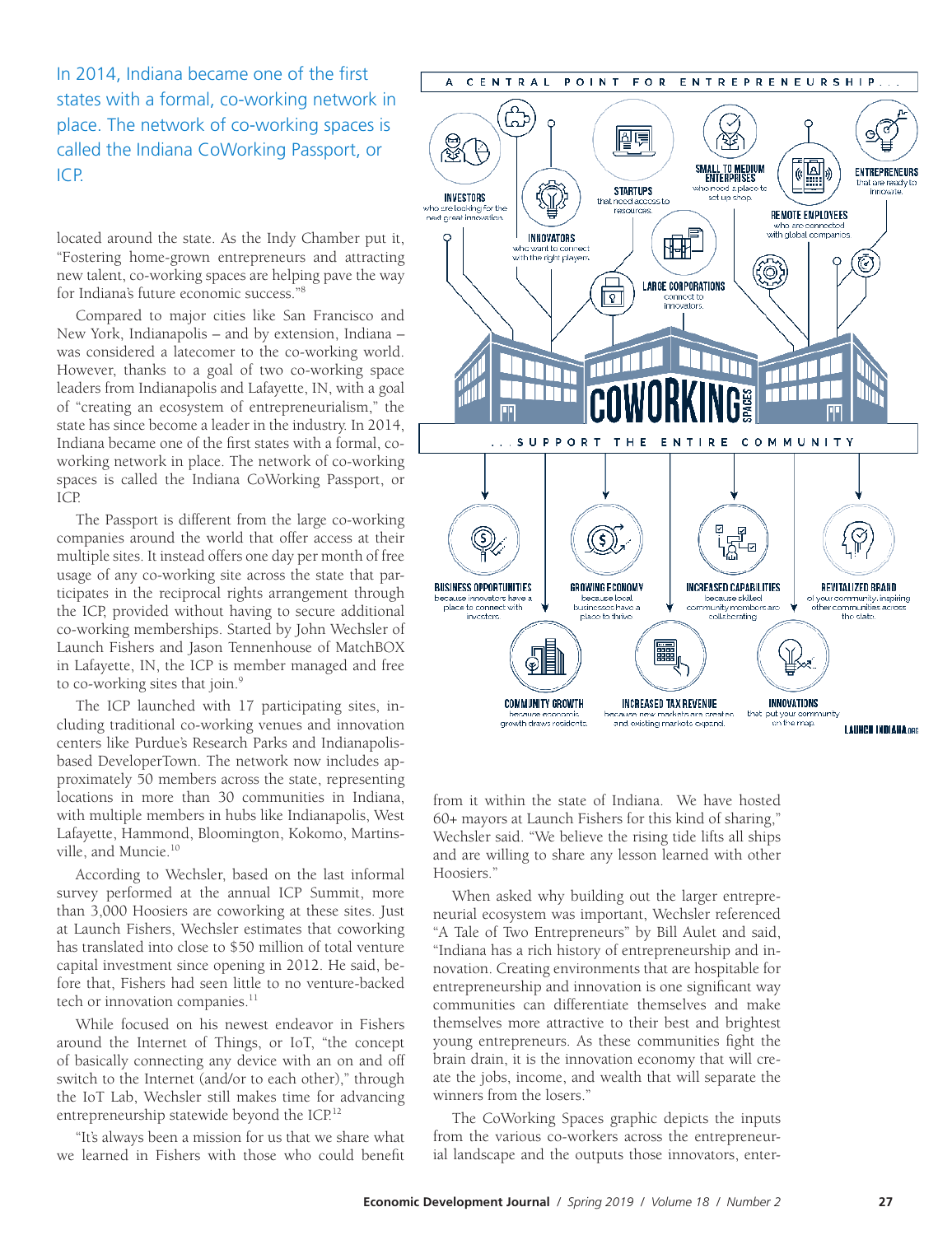prises, etc., drive to improve the local economies and communities where they are located.

#### **SCALE-UP**

Small business owners ready to launch a new endeavor or expand their services, with either a financial track record or a location that does not naturally garner conventional financing, are increasingly turning to community development financial institutions (CDFIs) in Indiana. CDFIs provide a means to get capital into places or to people that are considered distressed or underserved by traditional market forces in the financial sector.

CDFIs function as banks, credit unions, loan funds, microloan funds, and venture capital providers. Currently more than 1,000 CDFIs have been certified by the CDFI Fund of the U.S. Department of the Treasury and serve communities across the nation. Much of this development currently occurs in urban areas.<sup>13</sup>

According to a recent Urban Institute study, CDFIs have lent more than \$34 billion from 2011 to 2015 with 64 percent of lending activity in census tracts with one or more low- to moderate-income indicators,<sup>14</sup> including:

- 10 percent or higher unemployment;
- Poverty rate of 20 percent or higher;
- 50 percent or more of residents earning less than 200 percent of the federal poverty level; or
- A population with at least half non-white residents.

However, smaller urban and rural markets may not benefit from the CDFI community in the same way. According to the Urban Institute study, "There are clear winners and losers in the competition to attract community development capital, including resources coming from the federal government, with some areas drawing more capital than others, even after adjusting for relative needs." Using their tool, Community Development Financial Flows, the Urban Institute measured flows of federally sponsored or incentivized community development capital to all U.S. counties with more than 50,000 residents. It found that large counties received disproportionately more funding than small counties, and that the level of distress a county experiences does not directly relate to level of funding.

Small business owners ready to launch a new endeavor or expand their services, with either a financial track record or a location that does not naturally garner conventional financing, are increasingly turning to community development financial institutions (CDFIs) in Indiana. CDFIs provide a means to get capital into places or to people that are considered distressed or underserved by traditional market forces in the financial sector.

In a largely rural state with comparatively few CDFIs, public officials and community development practitioners in Indiana are seeking to tackle wealth gap concerns and move CDFI investment into new places in new ways. As a result, Indiana has become ground zero for a new and expanded approach to CDFI investment, which has the ability to spur small business development.

The Federal Reserve bank cites a variety of reasons for this, including a lack of:

- Local community development capital (civic, human, financial);
- Network of investors (banks, foundations);
- Knowledge and awareness about CDFIs; and
- What is sometimes referred to as "capital absorption capacity" or the capacity of an entity to apply for, deploy, and manage CDFI funds.

In a largely rural state with comparatively few CDFIs, public officials and community development practitioners in Indiana are seeking to tackle wealth gap concerns and move CDFI investment into new places in new ways. As a result, Indiana has become ground zero for a new and expanded approach to CDFI investment, which has the ability to spur small business development.

One new tactic has been to expand the footprint of a statewide CDFI based in Indianapolis to go deep in one locality – Northwest Indiana – that desperately needs investment but does not have the capacity to deliver the lending services. To accomplish this, the Lake County Economic Development Commission awarded \$750,000 to the Community Investment Fund of Indiana (CIFI) to provide loans and technical assistance to small businesses in Lake County.

According to Phil Black, CIFI executive director, many of CIFI's borrowers are the smallest companies that request loans of \$10,000 to \$50,000 for supporting general working capital needs and fall under the radar of many other lending programs. Through the Lake County partnership, small businesses – most of which are minority-owned, newer businesses or are in rural areas and may not qualify for conventional financing or that need more capital to grow – will be able to apply for loans of \$50,000 to \$100,000.15

The grant from Lake County EDC was made to CIFI in September 2018, and CIFI hired a regional business development officer for Lake County in February 2019 to counsel small-business owners in developing business plans and preparing to apply for and use financing to grow and sustain their business.16 The partnership also includes the Northwest Indiana Reinvestment Alliance and Lake County Community Economic Development Department.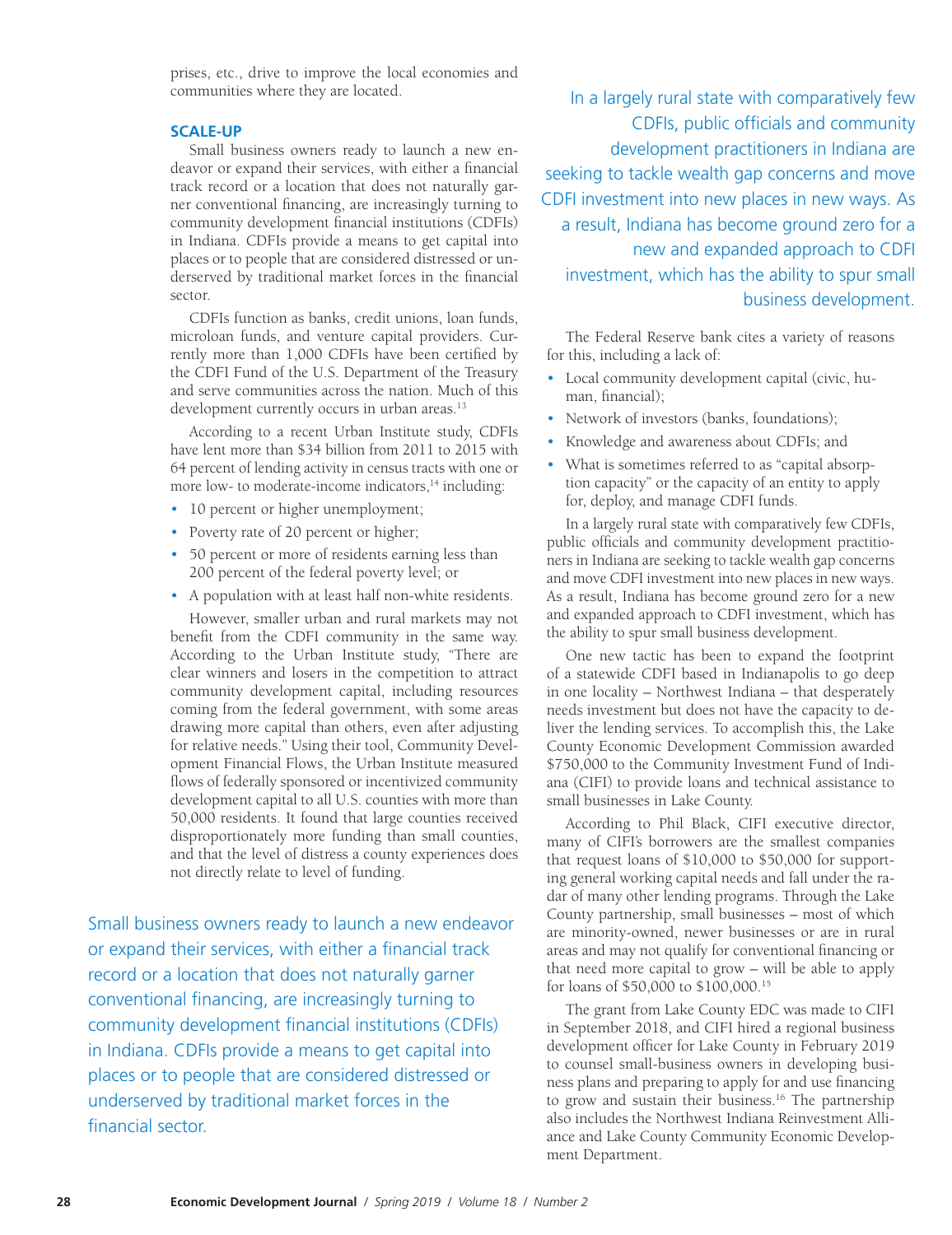Another new approach to addressing a lack of CDFI presence in a smaller community trademarked as the CDFI Friendly City model is being implemented in Bloomington, IN. The first effort of its kind in the nation, CDFI Friendly Bloomington is a newly formed organization to incentivize investment from non-local CDFIs.

Mark Pinsky of Five/Four Advisors, formerly a longtime president and chief operating officer of the Opportunity Finance Network, a nationwide CDFI network, assisted the city with developing this innovative option. Pinsky worked with the Bloomington CDFI Working Group, which oversaw 18 months of exploratory work and market research focused on increasing and expanding flexible and affordable financing options in the community. The exploratory process was funded by two \$75,000 grants, from the Bloomington Urban Enterprise Association, a quasi-governmental economic development group, and the Community Foundation of Bloomington & Monroe County.17

The working group initially explored two options:<sup>18</sup>

- Starting a new CDFI serving Bloomington and possibly the region (the de novo option), and
- Recruiting a CDFI working elsewhere to open an office in Bloomington (the partnership option).

However, they ultimately created and selected a third option, which has implications for other similarly sized communities.

Pinsky said, "We were looking for a way to help smaller markets gain access to CDFIs when they're looking to expand their reach or scope. What emerged – through this project in Bloomington – is the first CDFI Friendly City. As a CDFI Friendly City, you don't use resources to capitalize a CDFI; you use it to remove barriers for them to work in your city. I think it's a good solution for a lot of places. That doesn't mean places shouldn't be creating CDFIs; but if they can find another way, they should look seriously at doing that. They are expensive and not easy to operate; and they're not easy to do well. So, this is a great option."19

Development of CDFI Friendly Bloomington included a market assessment of potential investment opportunities and outreach to national CDFI leaders and investors. It also included a symposium in Bloomington in 2017 with representatives of local, regional, and national CDFIs, banks, and foundations, as well as the U.S. Treasury's CDFI Fund.<sup>20</sup>

Pinsky notes that a CDFI Friendly City™ encourages and facilitates CDFI financing in low-cost ways to:<sup>21</sup>

- Help communities gain access to valuable and elusive financing for small business, commercial real estate, and housing;
- Facilitate and significantly lower the costs for CDFIs to expand their coverage and increase their financing activity into new, underserved CDFI markets;
- Give CDFI investors expanding opportunities and attract new investors who have previously lacked

| <b>ACRONYM</b>            | <b>MEANING</b>                                 |  |
|---------------------------|------------------------------------------------|--|
| CDFI                      | Community Development Financial<br>Institution |  |
| <b>CFB</b>                | CDFI-Friendly Bloomington                      |  |
| <b>CIFI</b>               | Community Investment Fund of<br>Indiana        |  |
| ICP                       | Indiana CoWorking Passport                     |  |
| $I_{\text{O}}$            | Internet of Things                             |  |
| Lake County<br><b>EDC</b> | Lake County Economic Development<br>Commission |  |
| <b>LIHTC</b>              | Low Income Housing Tax Credit                  |  |
| <b>LISC</b>               | Local Initiatives Support Corporation          |  |
| <b>NMTC</b>               | New Markets Tax Credit                         |  |
| <b>OIC</b>                | Opportunity Investment Consortium              |  |
| OZ.                       | Opportunity Zone                               |  |
| <b>QOF</b>                | <b>Qualified Opportunity Fund</b>              |  |
| QOZ                       | Qualified Opportunity Zone                     |  |

knowledge of and opportunities to invest in CDFIs; and

• Leverage in new and productive ways the tight resources that governments in most cities and communities must manage prudently and efficiently.

CDFI-Friendly Bloomington, or CFB, is now capitalized with \$4 million, half from public funds and half from private funds committed by four local banks. CFB will hire a local expert to be a matchmaker between local deals and outside CDFI financing. Also, Bloomington is fortunate to boast that an extra incentive was created for CDFI lenders to invest in Bloomington by Bank of America, which pledged to match any CDFI loans made in Bloomington, dollar-for-dollar, with 10 year loans at one percent interest to the participating CDFIs.22

Pinsky is also now working with the city of South Bend, IN, and other communities outside of Indiana as well, to explore if the CDFI Friendly option will work elsewhere. He is also building out tools that would help with replication of the model in other places. While he makes it clear that CDFI Friendly City is not a onesize-fits-all approach, he did note that even places with seemingly adequate CDFI infrastructure could benefit from this model as well, by helping to scale the CDFIs.

"CDFIs have been creating efficiencies, and expansion into other markets has been a strategy but a big challenge. They are faced with how do we get to new markets without having the high costs of overhead? This may be a good solution for them," Pinsky said.

#### **SELL-OUT (OR BUY-IN)**

Another way to finance projects that do not otherwise pencil is through an Opportunity Zone investment. As part of the Tax Cut and Jobs Act enacted December 22, 2017, this new tax incentive could play a major role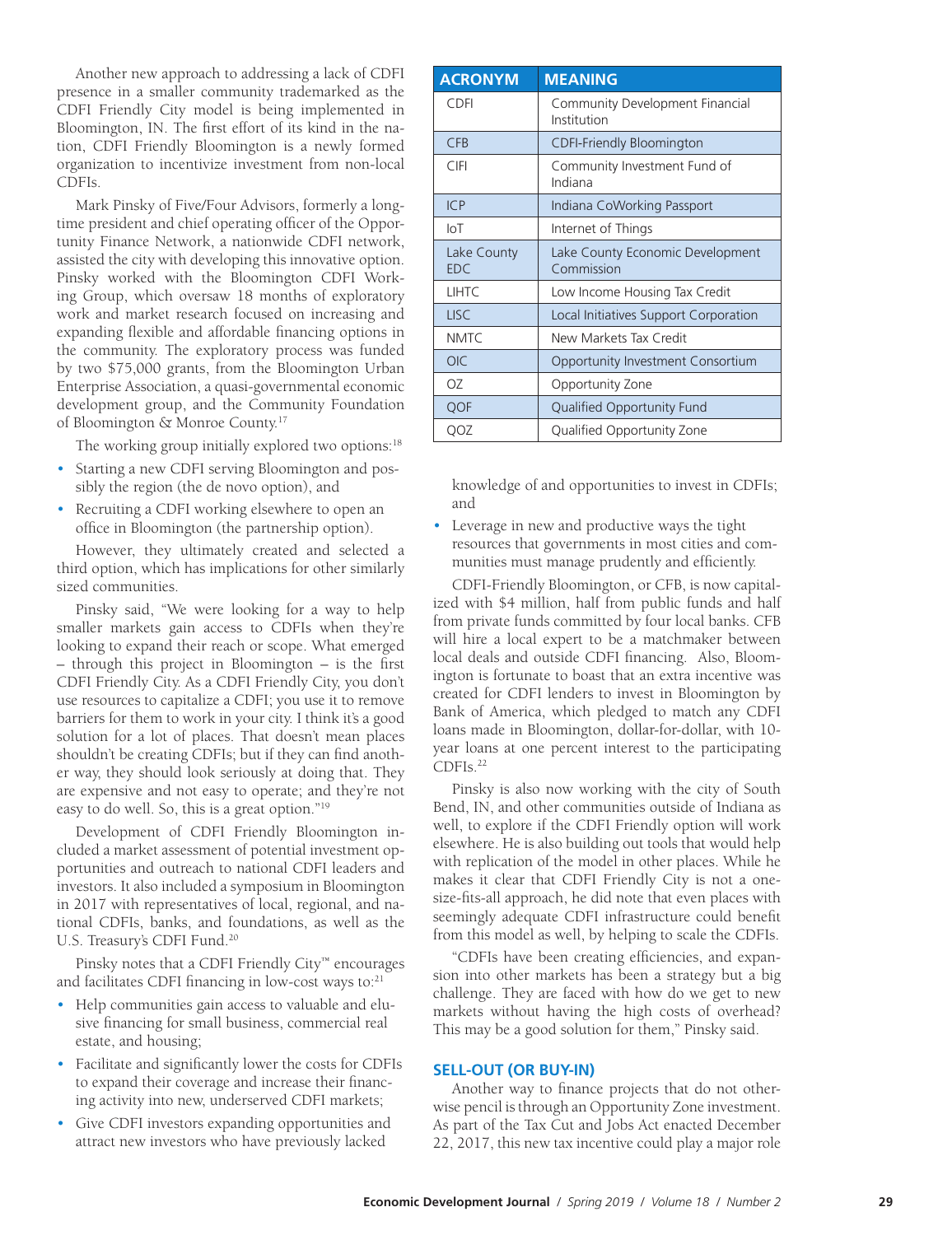in changing the landscape of where investors put their funds. Opportunity Zones were designed to offer a tax break to individuals or businesses with capital gains. The impact to economic development involves investment of those gains as equity into businesses or real estate in designated low-income areas called Qualified Opportunity Zones, or QOZs.

In general, the incentive works as follows:<sup>23</sup>

- Investors can defer paying taxes on any prior capital gain (e.g., sale or exchange of stock, partnership interests, real estate, etc.)
	- o Long-term tax deferral and partial tax exclusion on capital gains invested in QOZs
	- o Eligible for tax exclusion from new capital gains achieved from those QOZ investments
- General Rule for Timing of Investment: Must re-invest the gain in a "Qualified Opportunity Fund", or QOF, within 180 days of the sale or exchange of property producing the gain, and elect to defer the gain
- QOFs will own full assets or a shared ownership position in real estate and operating businesses located in the

zones

Opportunity Zones are different than other federal tax incentives, like the New Markets Tax Credit (NMTC) that it was modeled after in many ways, in that there is no national limitation on the amount of gain that can be deferred or excluded under this program. For instance, the NMTC is subject to congressional allocations of tax credit authority that currently extends through 2019 at \$3.5 billion annually and are awarded through an extremely competitive annual process; typically, only one in three applications receive awards. However, Opportunity Zone investment capacity is seemingly endless. As reported by Novogradac, "In the case of OZ investments, capital will flow from an untapped reservoir of unrealized capital gains estimated to be approximately \$6 trillion, according to the Economic Innovation Group."24

In addition to providing potentially unparalleled benefit to taxpayers with unrealized capital gains, QOZs were created to serve as a tool to spur economic development and job creation in distressed communities. They encourage an equity share in business expansions and development projects in QOZs that would likely not otherwise occur.

Keith Broadnax of Cinnaire, a regional Midwestern CDFI with a significant Indiana presence, put it this way, "I was involved with the LIHTC [Low Income Housing Tax Credit] when it was new, but there's a cap. With OZs, we're not restricted to a cap. It's unlimited what impact it could have on our communities."25

In addition to providing potentially unparalleled benefit to taxpayers with unrealized capital gains, QOZs were created to serve as a tool to spur economic development and job creation in distressed communities. They encourage an equity share in business expansions and development projects in

QOZs that would likely not otherwise occur.

However, significant potential exists for a mismatch between community and OZ taxpayer needs. For one, the taxpayer could elect to contribute to a QOF that is unconcerned with community impact. On the flip side, investors looking to make a difference in OZs may find that:26

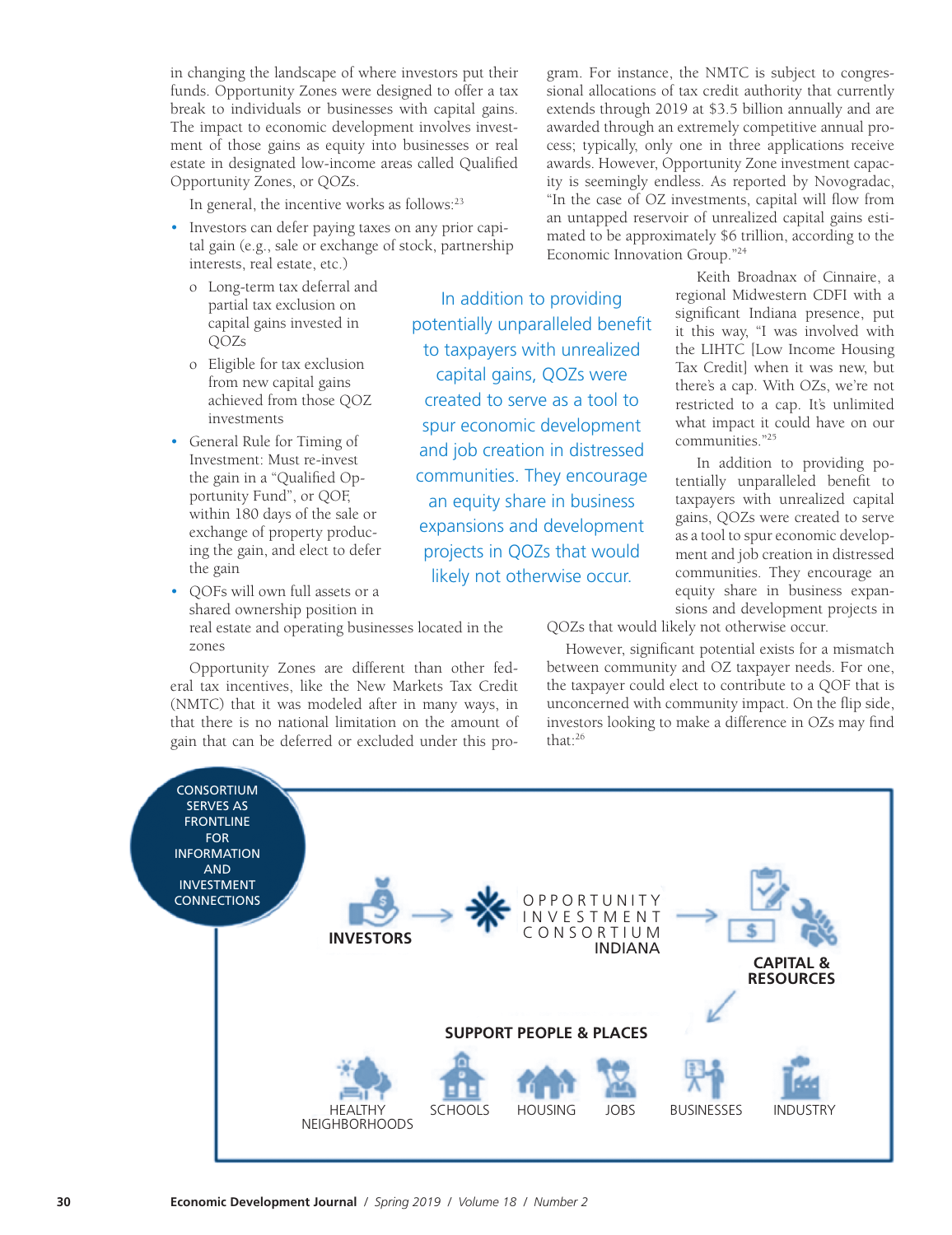- Projects in low income areas are not easily packaged nor immediately poised for equity infusions.
- These deals more commonly need significant technical support, access to information, partner connectivity, and early-stage assistance.
- The deals frequently need predevelopment funding, brownfield hurdle clearing, and other land acquisition or workforce assistance to truly land successfully at the finish line.
- Well-supported, community-based projects may not be simple for investors to identify.

That is where the Opportunity Investment Consortium of Indiana (OIC) comes in.

Spearheaded by the Local Initiatives Support Corporation and Cinnaire, both of which are CDFIs with an Indiana footprint, and in coordination with 10 additional nonprofit and government implementation partners, the OIC of Indiana was created "to help more intentionally encourage the transformation of Opportunity Zone neighborhoods into vibrant places for residents and businesses."27

The Opportunity Investment Consortium of Indiana graphic depicts the flow of capital to communities through the consortium's deal-matching portal and ways Opportunity Zone equity investment of capital gains can benefit people and places across the state.

Indiana's 156 Opportunity Zones are located in 58 counties covering all or portions of 83 cities and towns throughout the state. The zones will cover 1,000 square miles and the residences of more than 500,000 Hoosiers. The average poverty rate in these census tracts is 31 percent.<sup>28</sup>

According to Rachel McIntosh, senior opportunity investment officer for National LISC with an Indianapolis office, the OIC approach was both an offensive and defensive one. In the rollout of the Consortium, LISC has repeatedly referenced the low volume of New Markets Tax Credit deals in Indiana when compared to the rest of the nation and not wanting to see the same happen with OZs.

She said, "In Indiana, we are passed over a lot with new federal initiatives, and with equity investment, the same is true there. We needed to mobilize to say we have capacity and viable projects that need investment."29

The Consortium includes public and private investors, professional services sponsors, and community partners committed to supporting investment in Opportunity Zones through the facilitation of an online pairing tool and regular convenings. The convenings are designed to build cross sector capacity to advance best practices through collaboration, support, and training opportunities related to the new federal reinvestment incentive.

Access to the submissions in the web-based connectivity portal is exclusively available to investor member sponsors. When deals are loaded into the portal, investors are provided with project details and then can

The consortium includes public and private investors, professional services sponsors, and community partners committed to supporting investment in Opportunity Zones through the facilitation of an online pairing tool and regular convenings. The convenings are designed to build cross sector capacity to advance best practices through collaboration, support, and training opportunities related to the new federal reinvestment incentive.

respond individually to submittals if they would like to establish contact. Any discussions between developer and investor are conducted directly, outside of the online platform.

McIntosh said having the portal is important "because the kind of projects we want to see are the ones that are more difficult." She noted that while the new initiative may be primarily designed to benefit the investor, it comes at a time when impact investment has become an important part of the tool box. She said that people who are looking to have a double bottom line might find "projects that don't have the ability to market themselves more broadly and will reach some projects that are otherwise hard to reach."

A number of deals have come through the OIC portal since the November 2018 launch. McIntosh said some have been very large and sophisticated projects, and some of the deals are very early stage, which is encouraging to her.

"We wanted the portal to do that. We wanted it to be a place where some deals are in those early stages when nonprofits and philanthropy and government could come alongside those projects and get them ready. It's exciting. And some projects that are ready for equity, we're connecting them and they're making relationships that are fruitful," McIntosh said.

Also important to McIntosh, regardless of how well Indiana does with Opportunity Zones, is the cross-sector collaboration that this incentive has mobilized.

"There's value in working together across our lanes and recognizing there are folks who want to invest in projects not just because they're going to make eight percent, but because they are connected to these places – culturally tied to these locations – and would be willing to personally invest in these projects, and we want more of that to happen. That's social impact. That's how we unlock more tools in the toolbox for our communities. We do that by getting to know each other – from across our various fields," she said. "So, it's creating new relationships that we all need."  $\bigoplus$